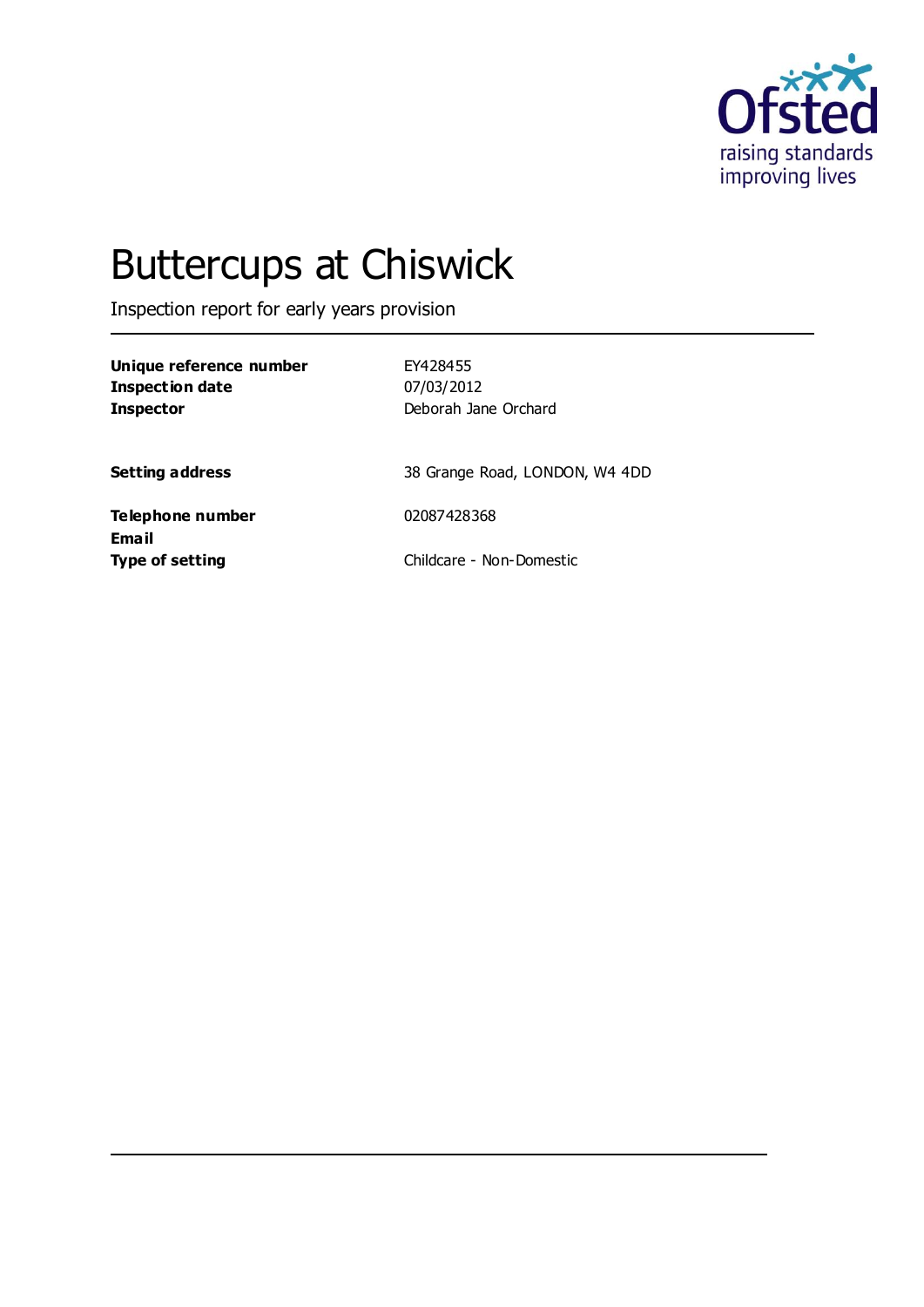The Office for Standards in Education, Children's Services and Skills (Ofsted) regulates and inspects to achieve excellence in the care of children and young people, and in education and skills for learners of all ages. It regulates and inspects childcare and children's social care, and inspects the Children and Family Court Advisory Support Service (Cafcass), schools, colleges, initial teacher training, work-based learning and skills training, adult and community learning, and education and training in prisons and other secure establishments. It assesses council children's services, and inspects services for looked after children, safeguarding and child protection.

If you would like a copy of this document in a different format, such as large print or Braille, please telephone 0300 123 1231, or email enquiries@ofsted.gov.uk.

You may copy all or parts of this document for non-commercial educational purposes, as long as you give details of the source and date of publication and do not alter the information in any way.

T: 0300 123 1231 Textphone: 0161 618 8524 E: enquiries@ofsted.gov.uk W: [www.ofsted.gov.uk](http://www.ofsted.gov.uk/)

© Crown copyright 2012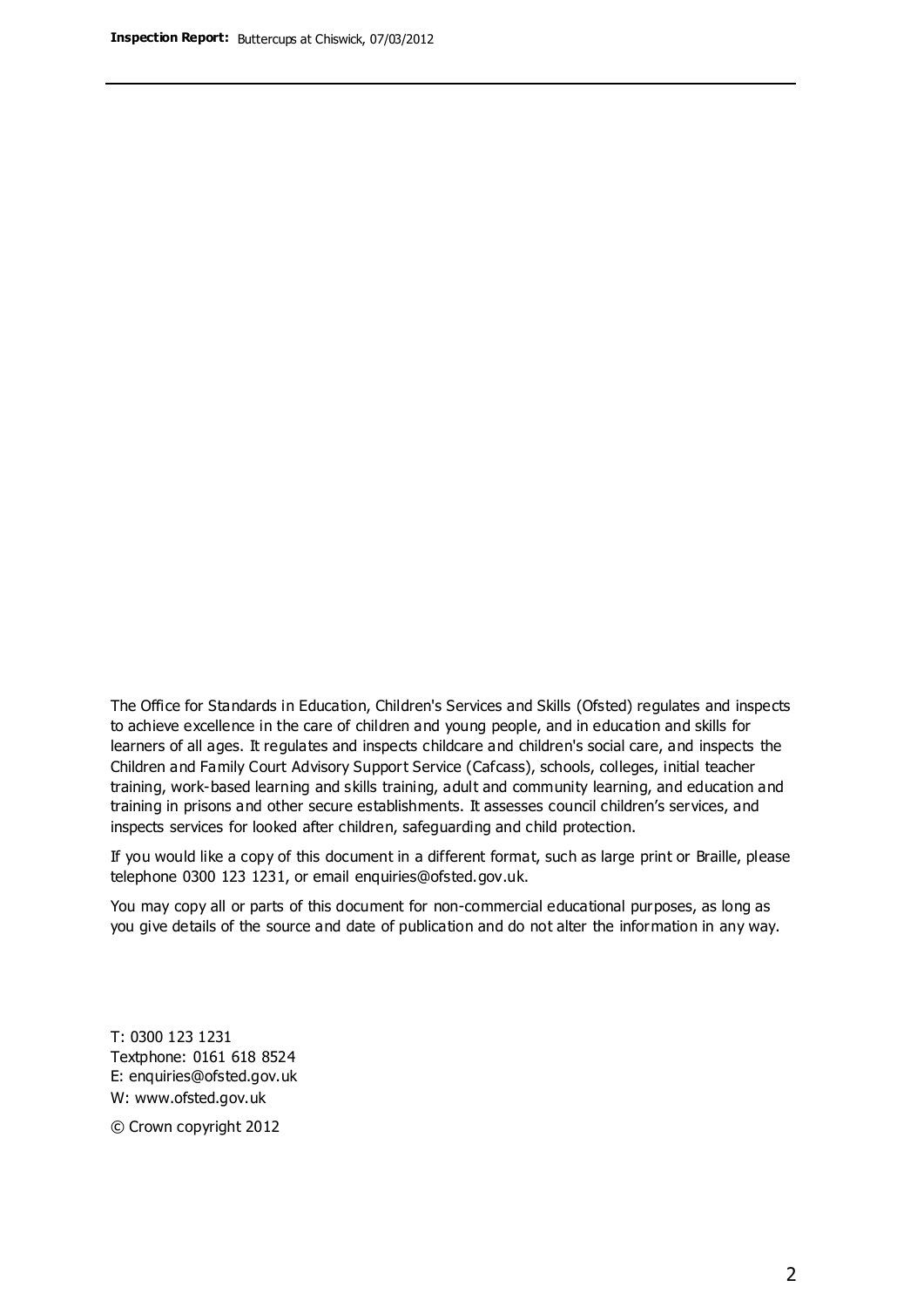## **Introduction**

This inspection was carried out by Ofsted under Sections 49 and 50 of the Childcare Act 2006 on the quality and standards of the registered early years provision. 'Early years provision' refers to provision regulated by Ofsted for children from birth to 31 August following their fifth birthday (the early years age group). The registered person must ensure that this provision complies with the statutory framework for children's learning, development and welfare, known as the *Early* Years Foundation Stage.

The provider must provide a copy of this report to all parents with children at the setting where reasonably practicable. The provider must provide a copy of the report to any other person who asks for one, but may charge a fee for this service (The Childcare (Inspection) Regulations 2008 regulations 9 and 10).

Children only attend this setting before and/or after the school day and/or during the school holidays. The judgements in this report reflect the quality of early years provision offered to children during those periods.

Please see our website for more information about each childcare provider. We publish inspection reports, conditions of registration and details of complaints we receive where we or the provider take action to meet the requirements of registration.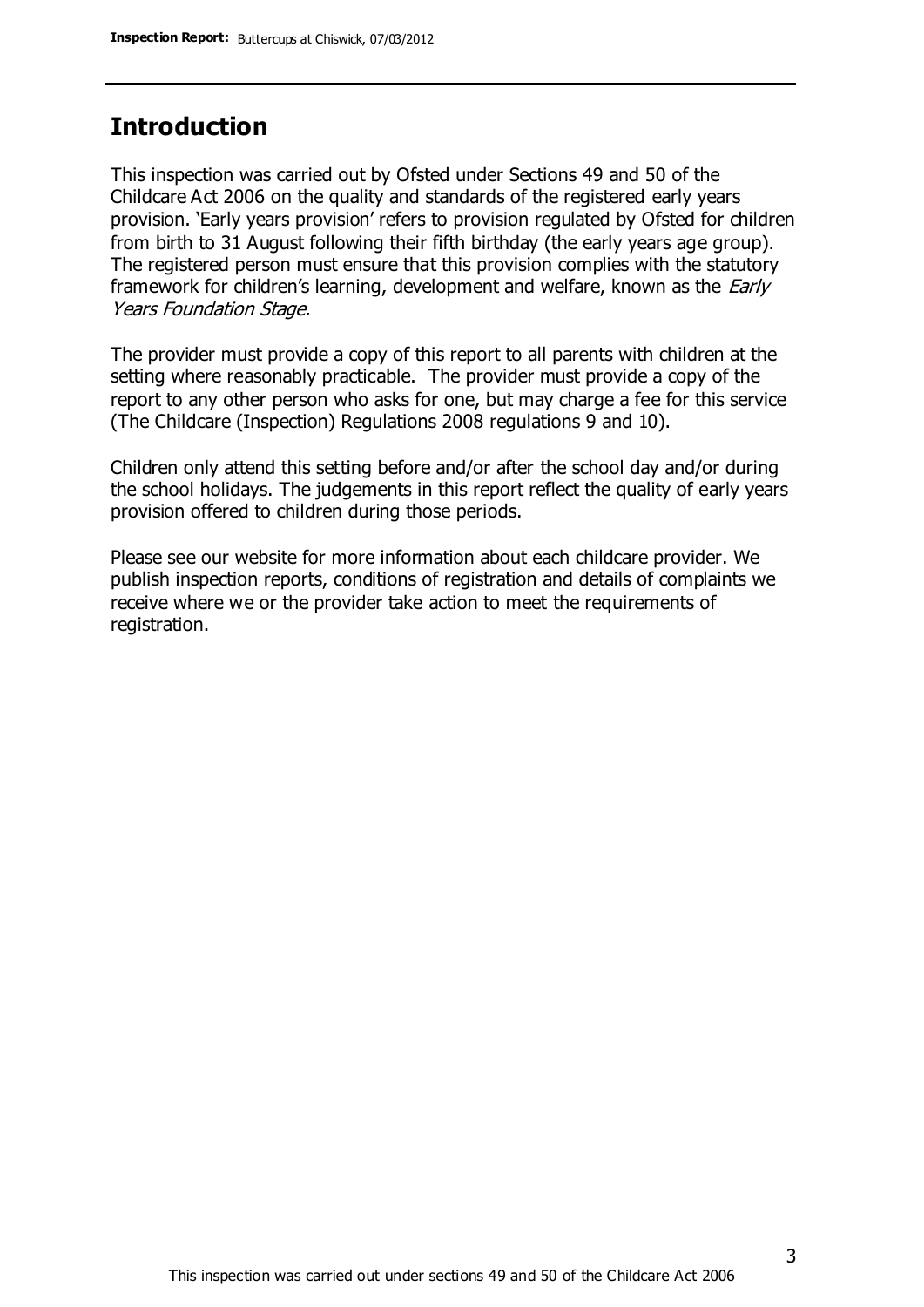# **Description of the setting**

Buttercups Nursery, Chiswick is part of a small group of nurseries, which began in 1980. The nursery registered as Buttercups nursery in 1991 and re registered as a limited company in 2011. It operates from eight rooms in a semi-detached house in a residential area of Chiswick, in the London Borough of Hounslow. A maximum of 31 children aged from birth to under five years, may attend the nursery at any one time. Children attend for a variety of sessions. There are currently 40 children in the early years age range on roll. The nursery is open each weekday from 8am to 6pm, for 51 weeks in the year. All children share access to a secure enclosed outdoor play area. There are currently 40 children on roll. The nursery provides funded early education for three- and-four-year olds. Children attend from the wide catchment area. The nursery supports a number of children who speak English as an additional language. The nursery employs nine members of staff, including the manager and all hold appropriate early years qualifications. The manager and deputy are qualified to level four. The nursery incorporates the Montessori and HighScope philosophy. The nursery is registered by Ofsted on the Early Years Register.

### **The overall effectiveness of the early years provision**

Overall the quality of the provision is outstanding.

Children are progressing extremely well. Overall, they are able to engage in an exciting range of activities, which support them in all areas of their learning and development. The nursery is very well organised to meet the needs of children attending. The highly committed team work very effectively together, providing an inclusive environment that welcomes all children. The management and team are very proactive, fully embracing continuous improvements to enhance the service they provide.

### **What steps need to be taken to improve provision further?**

To further improve the high quality early years provision the registered person should consider:

providing regular opportunities for children to use large apparatus that is challenging and interesting.

# **The effectiveness of leadership and management of the early years provision**

The staff have a highly secure understanding of safeguarding issues. Regular reviewing and testing of their knowledge and understanding of the safeguarding policy and procedures, means children are able to be well protected. There are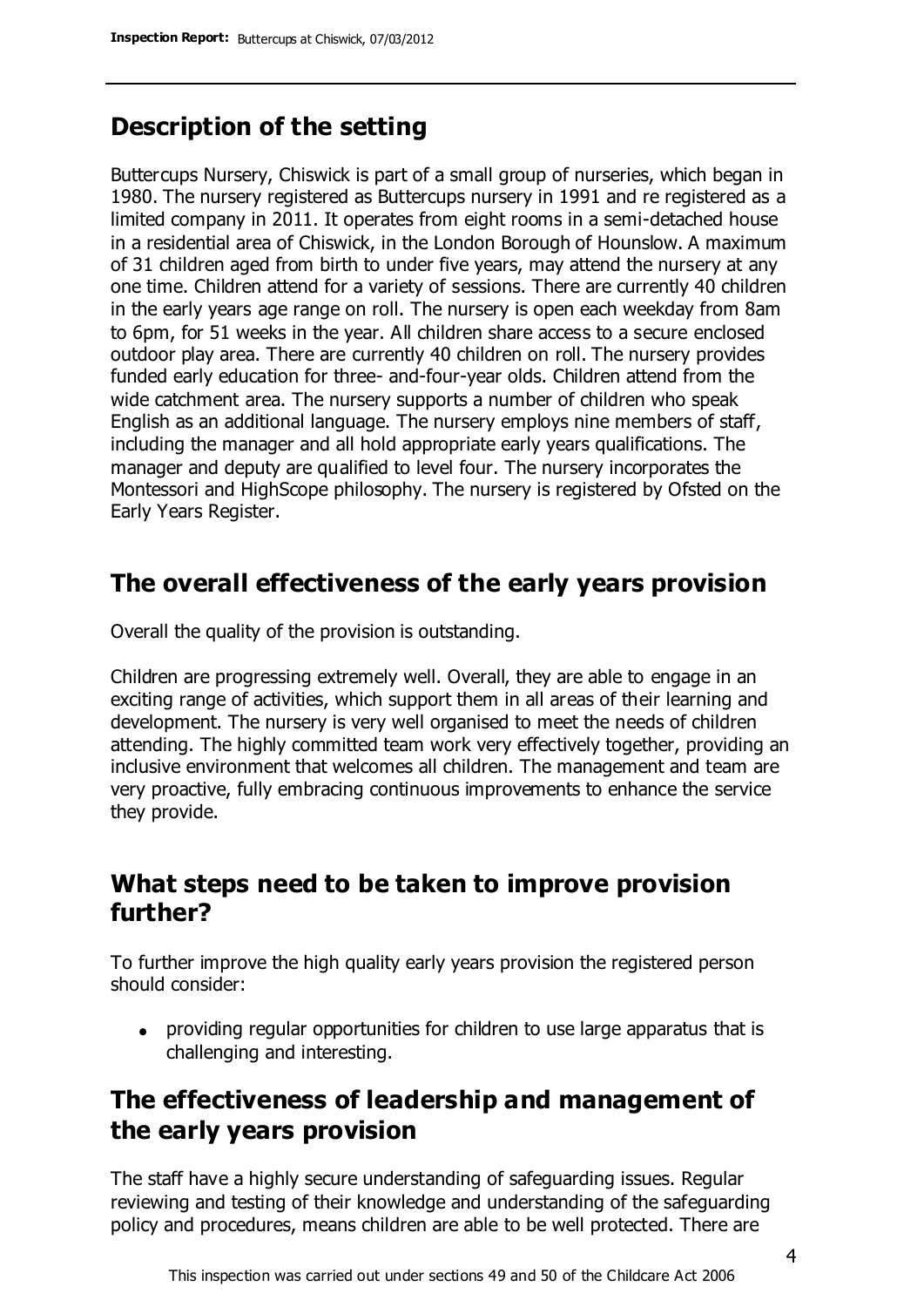rigorous vetting procedures. Identification tags are worn, quickly alerting others to anyone who is currently not able to be left unsupervised. Thorough risk assessments are carried out, enabling children to remain safe within the setting. All staff hold first aid qualifications, helping to protect children's welfare. An excellent range of polices and procedures underpin practice, supporting the team in providing an excellent service.

The nursery is lead by a highly professional and supportive manager. The whole team has high aspirations for the quality of care and education they provide. Regular training and reflective practice enhances staff knowledge and understanding of their role. Excellent self-evaluation enables the nursery to clearly identify areas of strength and recognise how they can drive further improvements. The views of staff, parents and children are highly considered to help shape the service they provide.

The environment is very well organised, providing opportunities for children to move around freely and make choices in their play. For example, children have a wonderful time playing in the imaginative playroom, where they make decisions regarding how this is set out. Older children enjoy moving to their restaurant area for lunch, where they enjoy sitting at attractively covered tables to eat. The environment is very inclusive, enabling children and adults to feel very comfortable and relaxed. All the toys and resources are in excellent condition and easily accessible, enabling children to make independent choices. There is an extensive range of resources available to promote children's understanding of diversity. Equality and diversity is celebrated through recognising festivals and participating in a variety of activities, which helps children develop respect and understanding of others. The nursery provides very good support for children who speak English as an additional language. The team includes staff who have knowledge of other languages and skills in using a sign language. Staff learn key words and support children very well, enabling them to express their needs and be understood.

Staff give high priority to establishing very positive partnerships with parents. This enables children to settle well and feel really secure in the setting. The staff are readily available to talk to parents each day. Parents are extremely involved in children's learning and development, having access to their child's individual profiles and attending planned review meetings to discuss the progress their children make. The nursery welcomes parents' input. They provide forms for parents to include their views and ideas, which they incorporate into the individual pans for the children. A wealth of information regarding how the nursery operates is on display. This includes staff details and information about the activities along with a suggestions box. Written and verbal feedback indicates parents are extremely happy with the care and support their children receive. The nursery has excellent and effective links with other agencies that also support children who are attending, this enables continuity of care. Staff support children's transitions extremely well, building links with local schools and providing information for other settings to support children in their journey.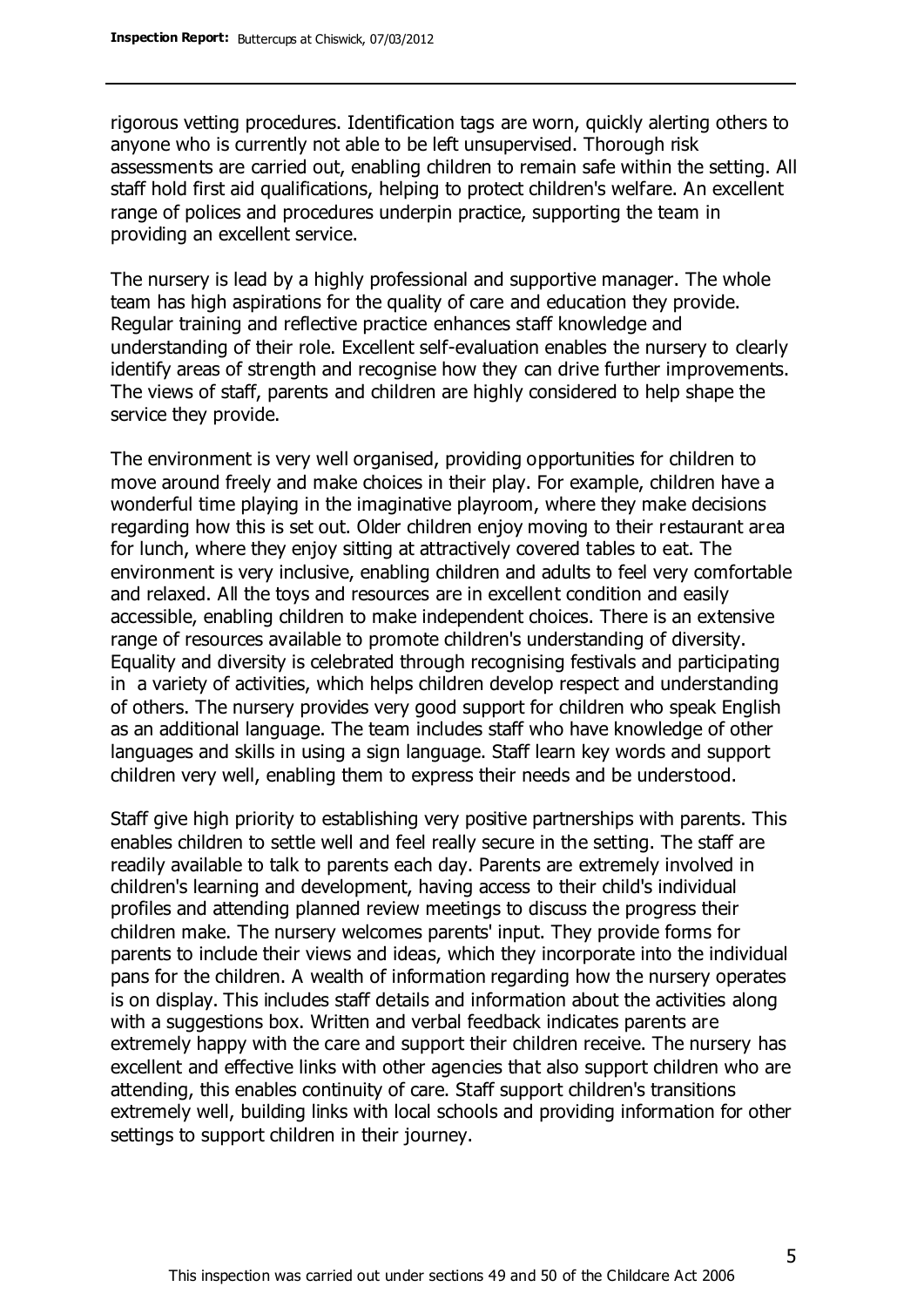# **The quality and standards of the early years provision and outcomes for children**

Children are having a wonderful time in this high quality environment. They receive a great deal of attention from the warm and considerate staff. As a result, they feel very settled and happy in this inclusive nursery. The staff have a highly secure knowledge and understanding of the Early Years Foundation Stage. They effectively incorporate aspects of the Montessori approach to learning and HighScope philosophy. This enables them to provide rich learning experiences, which stem from children's interests. Staff gather information from parents, regarding the child's individual starting points. They use this information and observations made to identify individual steps in each child's learning. Planning is very much guided by children's individual interests. Records of children's development is kept in their individual profiles, alongside photos and examples of their work. These show children are making excellent progress in their learning and development.

Children spend their time purposefully, fully engaging in their chosen activities. The staff provide a very good balance between adult-led and child-initiated activities. Staff are skilled in supporting children effectively, they intervene when appropriate, whilst giving children the space to think and create their own ideas. They problem solve and count during daily activities. For example, they work out how many children like the fairy lights on or off, calculating the difference between the two groups. Children of all ages are very confident and inquisitive. They show great interest in how things work and why, exploring the electronic toys, phones and key boards. They have regular access to the computer and have great fun as they copy their individual pictures. This helps to develop their skills for the future.

Younger children move with confidence, they have a fabulous time crawling under large sheets of foil, they jump up to reach these and delight in hearing the rustling sounds this makes. They watch with interest as they see liquids move around in bottles and listen carefully to the different sounds the shakers make. They enjoy feeling the texture of the 'grass man' they have been growing and take turns to brush his hair. Children's behaviour is excellent, clearly understanding the boundaries and expectations of the nursery. They share, take turns and are encouraged to use good manners. The staff are highly positive role models, talking politely and calmly to children and adults.

Children learn about the natural world as they grow and plant in the outdoor area. Children have great fun as they use real vegetables in their play shop. They make books about their pets and talk about the birds and cats they see from the window. They watch what happens to coloured ice cubes in the water tray. Children are developing excellent communication skills. They are very confident speakers, chatting in small groups and contributing at circle time. They are able to express their wishes and ideas, such as inviting adults to come and watch their puppet show. They have great fun as they retell popular stories, using the puppets as props. Children have lots of opportunities to be creative, becoming fully engrossed in painting and proudly show their pictures to adults. They are able to feel good about themselves as staff praise their achievements, showing interest in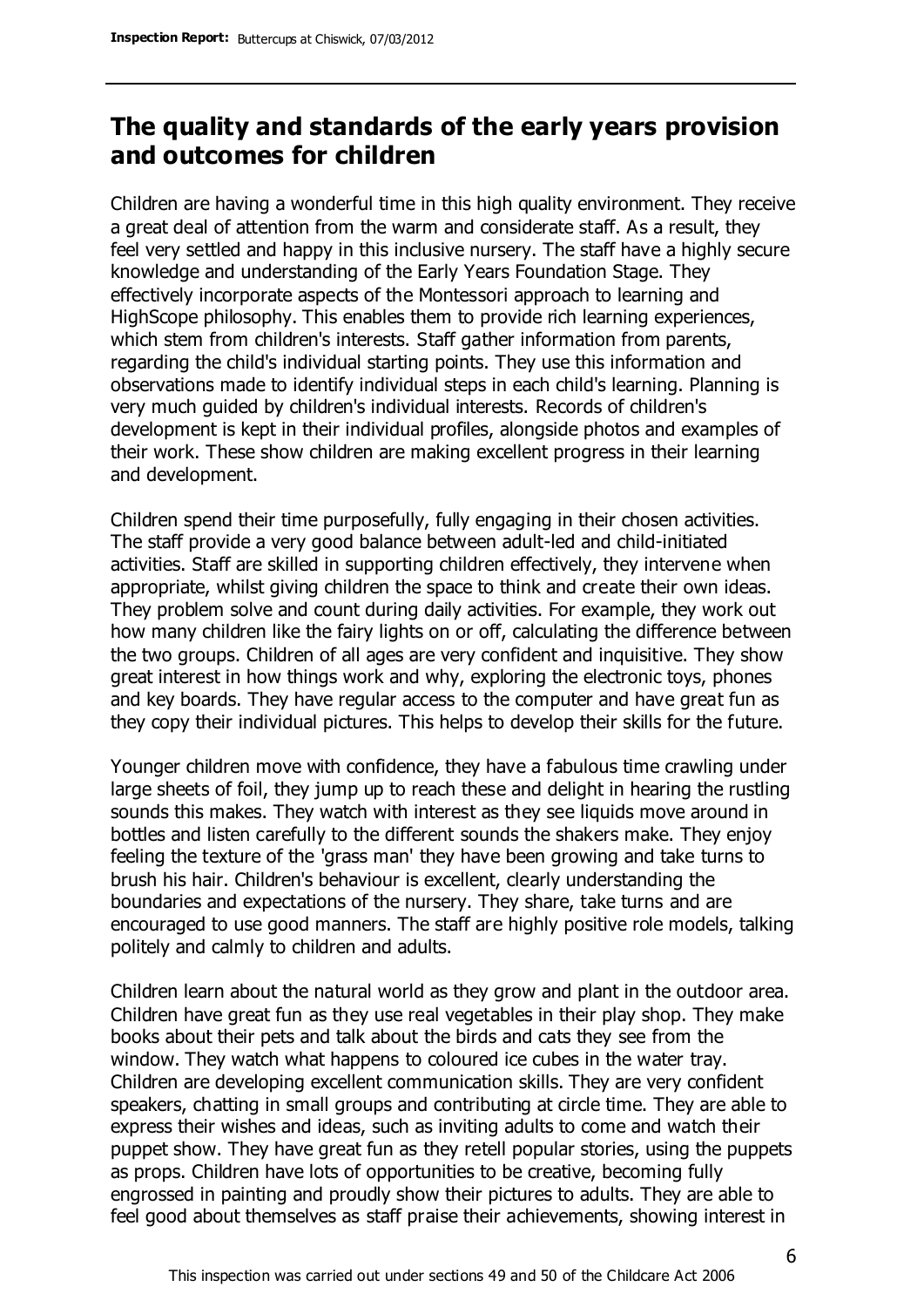their work.